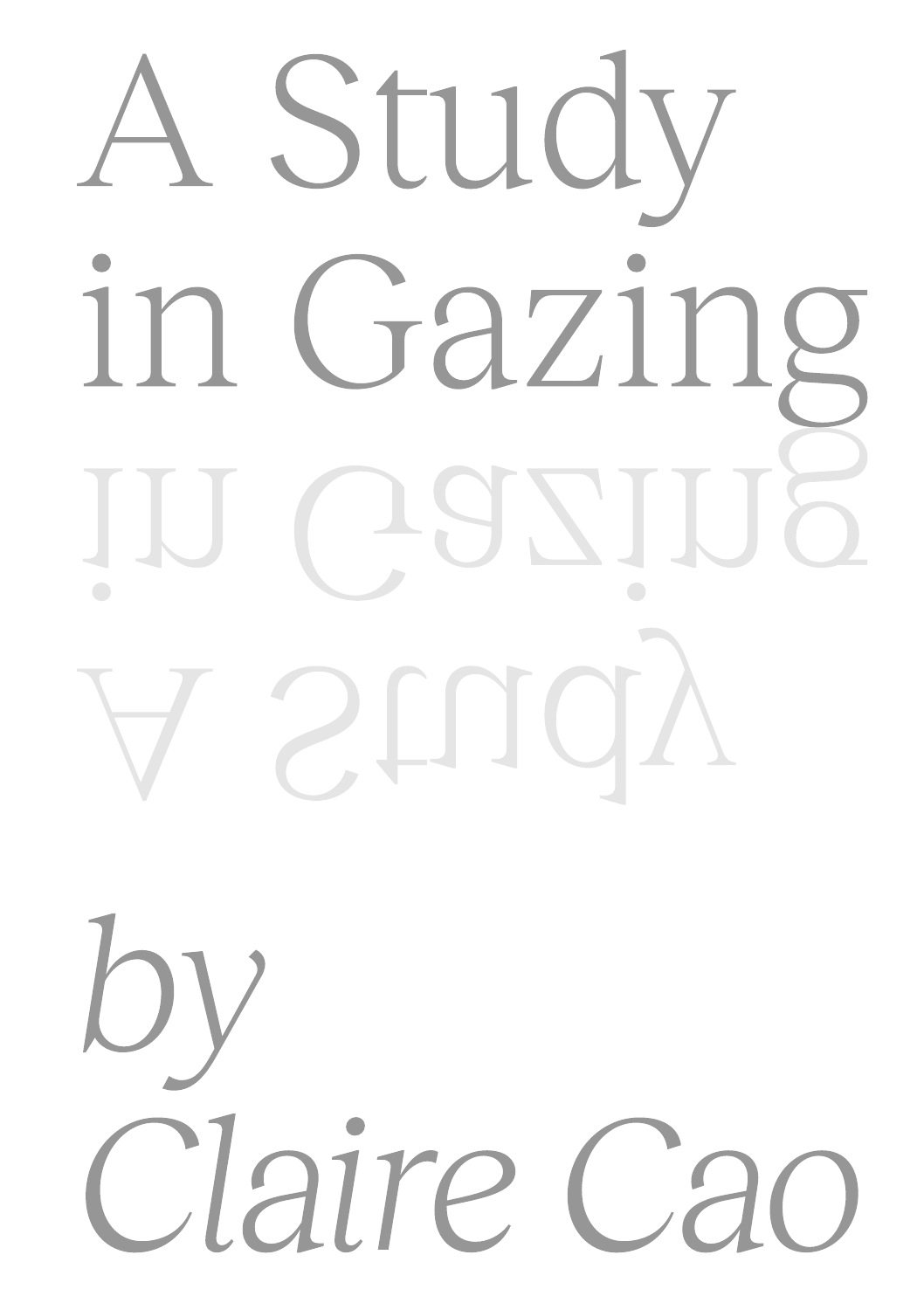Light slants off a tiny reflective moon. Walking closer, I see a makeup compact on an elevated pedestal. Like the compact I use each morning, the mirror reveals only the disembodied fragments of my face: the swell of a cheek, a blinking eye. Pieces of glass like this are used by millions, tools for spotting imperfections and painting on markers of identity. Kohl-rimmed liner during teen emo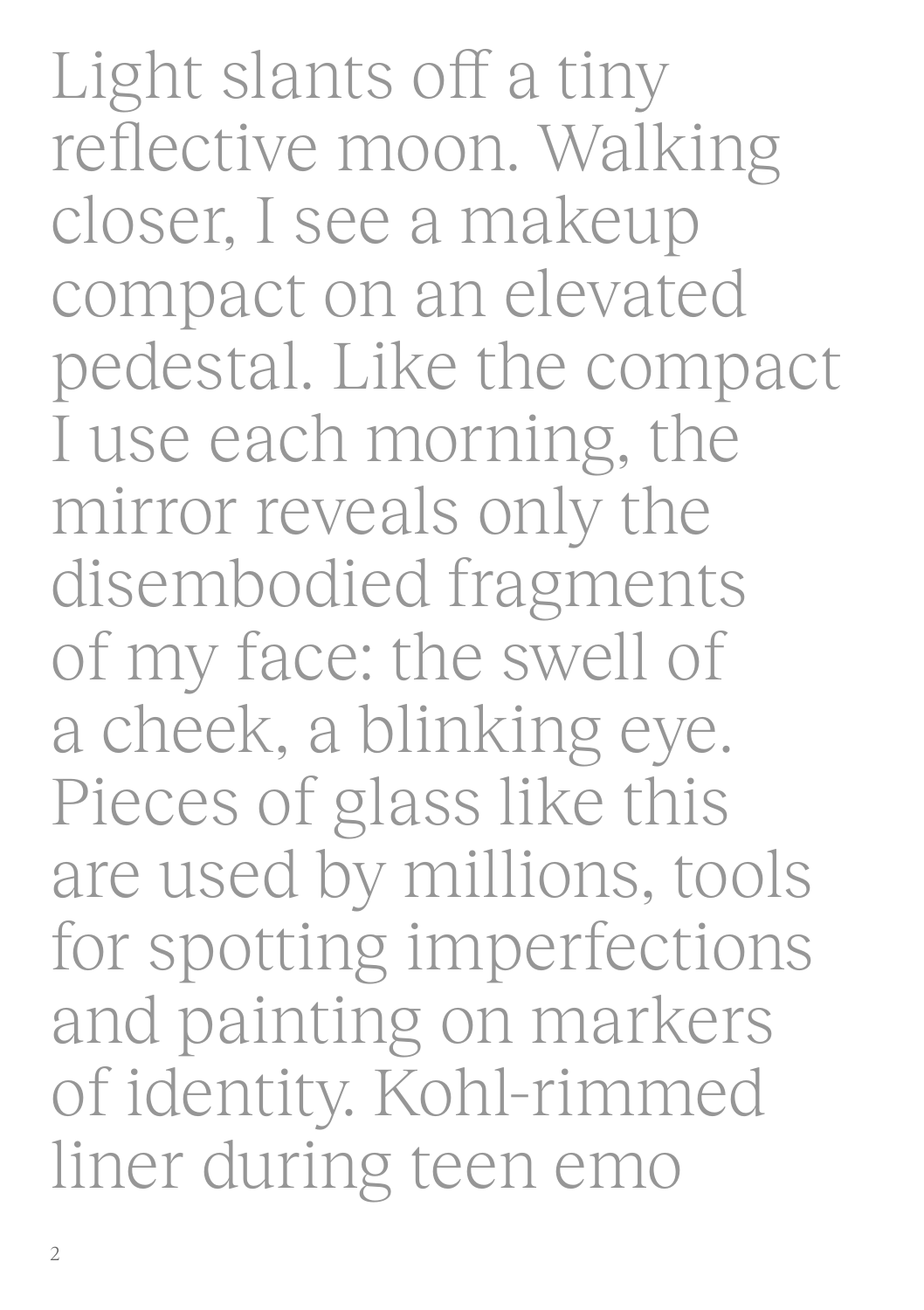phases, a youthful blush for a first date. One of the first gifts from my grandma was a velvet compact embroidered with chrysanthemums, a symbol of femininity she felt dutybound to pass down. Seeing this simple object valorised in a gallery space, I came to a realisation: something so small and ordinary can be integral to creating, shaping and re-defining the self you present to the world.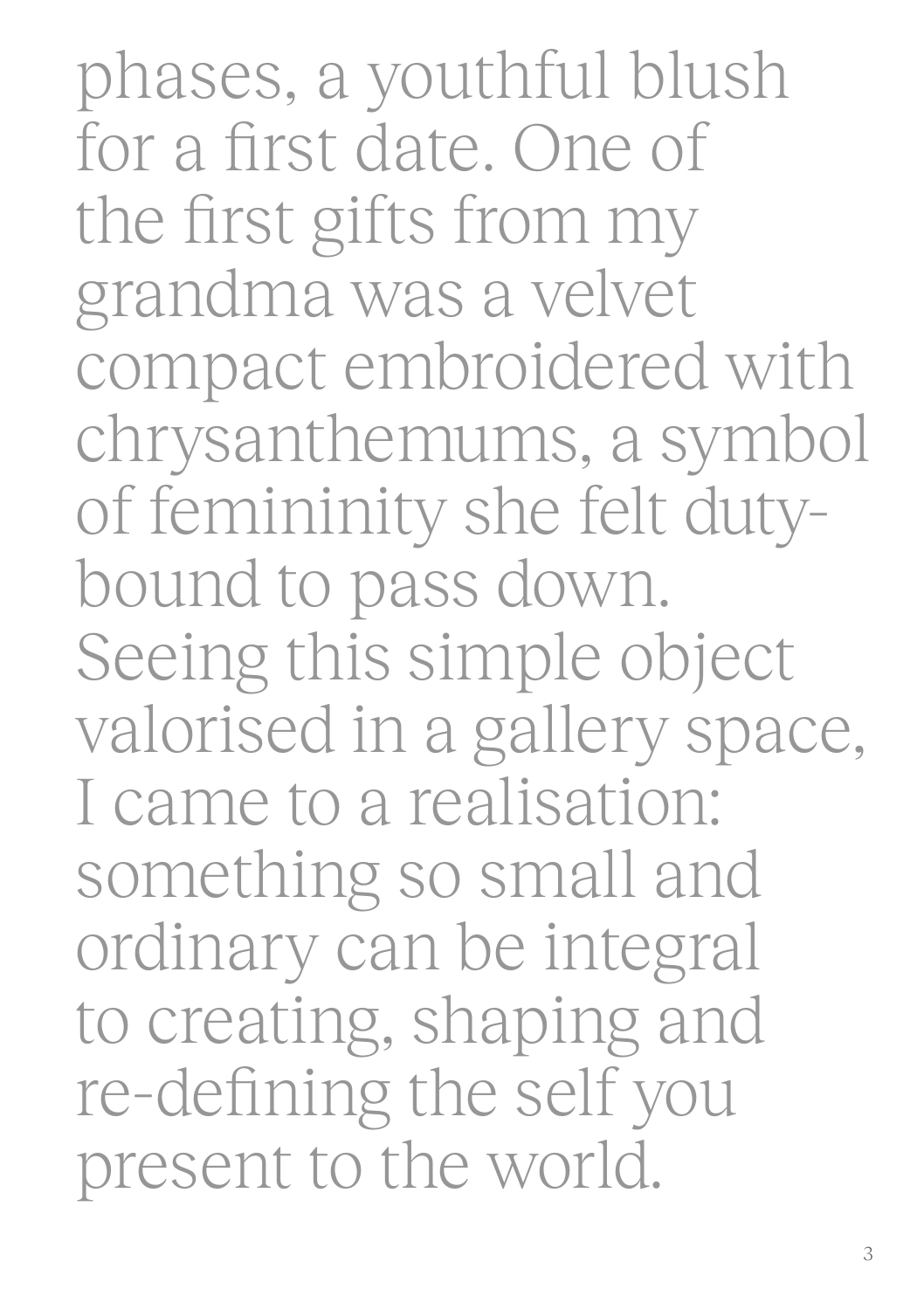## Gazing at **Ourselves** Ourselves Gazing at

How we gaze at ourselves, and others gaze back, is the thread running through *Glass*, curated by Amy Toma and Monisha Chippada. Voyeuristic and playful, the exhibit leans into the mutability and multiplicities of the ego. Jana Ortanez's diptych painting *Between Two Spaces* is defined by the inbetween: figurative portraits of impassive women are layered with abstract limbs. Though the painting appears coherent at first, it is in fact fraught and boundless—one woman's head appears to be swallowed up by the stomach of another; a torso tapers off into a smear of white paint. Elements of dissonance reflect the artist's experience of growing up with both Filipina and Western convergences.

Alternately, Ladstreet's black-and-white photographs show the ways in which identity can be solidified and affirmed. *Die with your boots on* and *Yellow Line For Life* showcase defiant signifiers of punk subcultures: studded boots, tatts of padlocked gates and crosses. But there's also a striking intimacy in these images, gesturing to the artist's personal investment in these markers. For instance, *Yellow Line For Life* features a close up of the words "ACAB" inked on the soft curve of a knee. In the same vein, Gillian Kayrooz's *Argileh at Wedding Cake Rock* expresses the life-affirming nature of culture and community. Documentary-style photographs of a Western Sydney friend group are printed on hanging silk sheets. The title is a satirical nod to the classic novel (and later film) *Picnic at Hanging Rock*, which follows a group of delicate, upper-class white girls vanishing into the sun-bleached Australian landscape. Though this delicacy is reflected in Kayrooz's choice of porous organza materials, her subjects oppose the doomed youth of *Picnic*. They're diverse, bold, vital—wrestling with one another, faces contorted with laughter and passion. Gathered in a suburban backyard, they eat shisha and pizzas from Mina Bakery, a goon sack swinging from a clothesline nearby. Everyone unapologetically follows trends, decked out in spotless kicks. The threatening, harsh sun of *Picnic* is joyous here, battled with 1L water bottles, coolers and broad grins. When I stand at one end, the images become overlaid, like a dusty film negative of memory: faces became so blurred that the figures could've been me and my area friends, wheezing at a stupid joke in a Guildford backyard, one golden summer.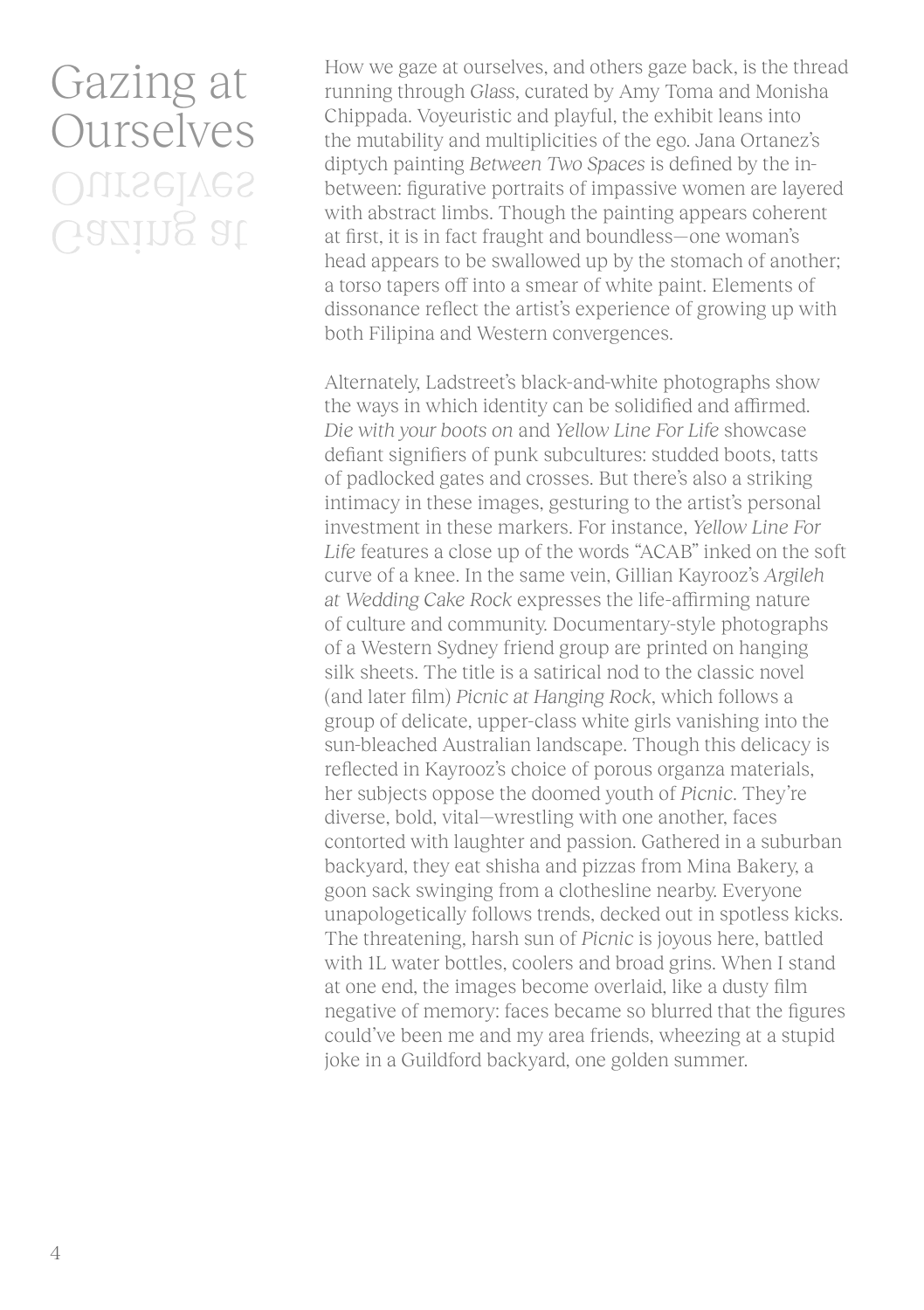# Gazing BackGazing<br>Back

Some of the works in the exhibition directly confront the spectator's projections. Leila Frijat and Monisha Chippada's *The Reverberation Room* features a series of jutting sculptural forms, resembling a cluster of alien stalagmites. Each structure has a hollow opening which picks up on external sounds—a car horn, a whistle, a hello—and mimics them electronically. Things I initially recognise (my voice, my words) become increasingly warped into abrasive, inhuman echoes, similar to the experience of standing within the heart of a real cavern. You enter the cave with the knowledge that any sudden movement or dislodged pebble will be bass-boosted across every surface. This triggers a sudden mindfulness over one's body, movements and environment, aspects we often take for granted.

A heightened sense of awareness is also key to Amy Meng's work *Game Boy Game Gal*, a large plushie made to resemble a handheld gaming console. The felt display of this console shows a woman in her panties, crouched on all fours, evoking the digital women of bishōjo games—dating sims targeted at heterosexual men, where players can experience choose-your-own-adventure relationships with digital women. Meng's tactile use of beads, stitching and sequins creates an image of hyper-femininity that, to me, appeared farcical: the pastel-coloured console seemed fleshy, glittery and soft, all the things players expect of their ideal avatar women. But, ultimately, these women are not real women at all—only mirrors of a player's internalised desires and biases.

Meanwhile, Ondine Manfrin's piece *Svalbard Global Seed Vault [ASMR Roleplay]*, features the artist as the host of an ASMR video—a typical display of whispering, crinkling and tapping, save for the simulated backdrop of the Svalbard Global Seed Vault. The real-life vault lies within an Arctic mountain, housing a backup collection of seeds in case climate disaster destroys our crop diversity. "I have your seeds for you," whispers Manfrin with a gentle smile, shaking the tiny plastic packets. Behind her, the titanic shelves of the vault loom. I feel a surge of panic—in recent years, the doomsday plan of Svalbard has become less speculative, and more of an impending reality. But Manfrin's voice cuts through the terror: "Must be changing so fast out there." Her head blocks the shelves. "I'm not allowed to open the seed packets, only guard them," she soothes.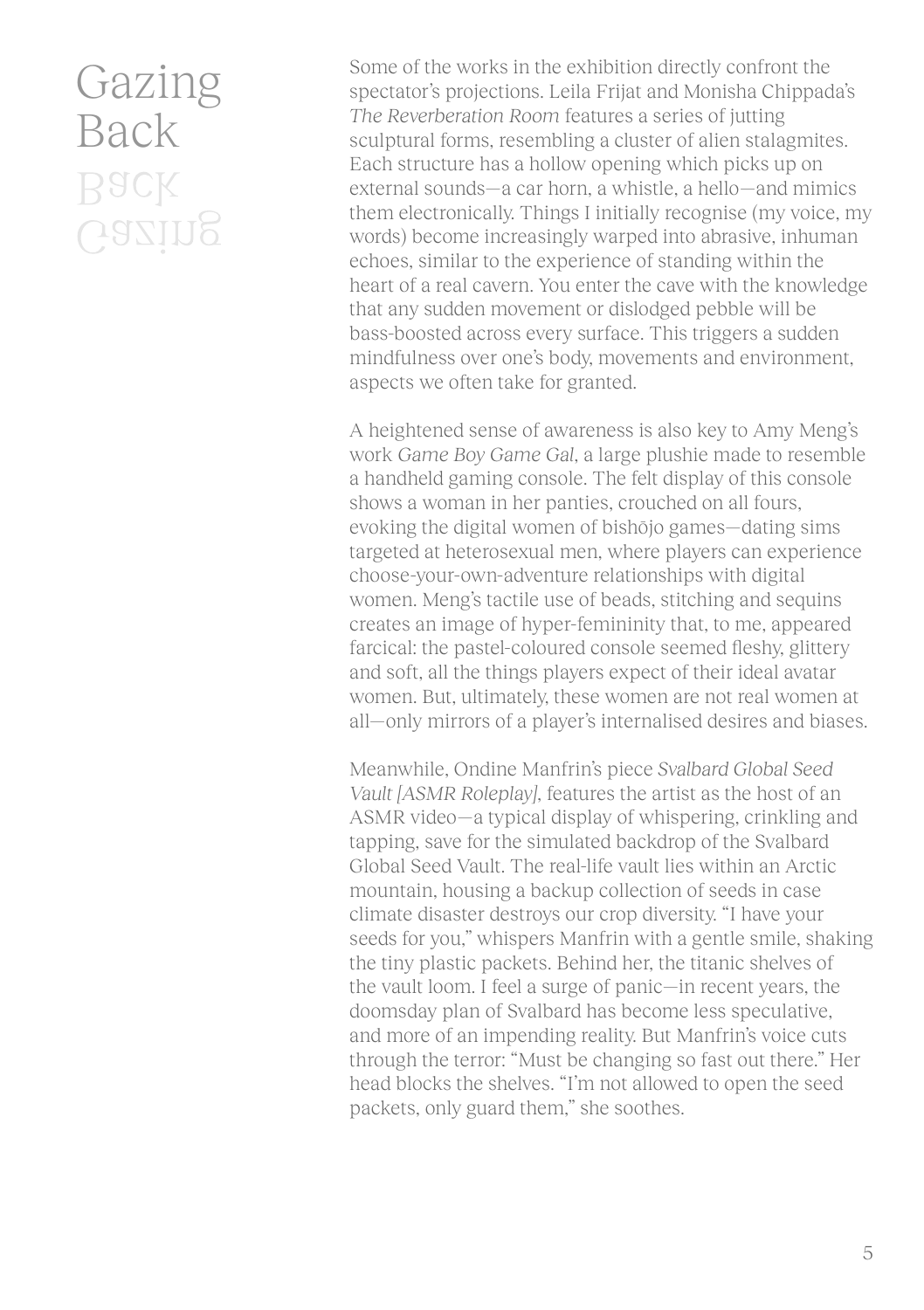Manfrin's work demonstrates how ASMR hosts can become conduits for our turbulent emotions, pacifying intense feelings of dread, while activating states of deep thought and reflection. Similar to "Storytime" ASMR videos, where hosts whisper about brutal murders<sup>1</sup> and the experience of serving jail time<sup>2</sup>, the immersive, parasocial relationships we form with these hosts can allow us to unpack dark anxieties. Sometimes when the world is ending, when total selfannihilation is imminent, you just want someone to whisper that they see you, that it's okay.

My favourite works in Glass both concern the nascent stages of identity. In Bonnie Huang's video work *I AM A SHAPE. YOU ARE A SHAPE. EVERYONE IS A SHAPE. I AM NOT A SHAPE. ARE YOU A SHAPE?* clips from the British program Mister Maker loop over and over. A dancer inside a giant Styrofoam circle announces, "I am a circle" while the triangle dancer sings, "I am a triangle!" Clips from kids' staple *Soupe Opéra* also appear—disparate fruits congregate into impressive new forms, each slice always boasting a purpose. The upbeat repetition of the video reminds me of the way myself, and those around me, often repeat our identities to affirm and manifest them: *I am a \_\_\_\_ from \_\_\_\_. I identify as\_\_\_\_. My parents migrated from \_\_\_\_. I am an aspiring \_\_\_\_ who hopes to one day\_\_\_\_.*

As the video goes on, the bouncy soundtrack deteriorates. The slowed-down narration of *"I AM A SHAPE"* adopts a demonic quality. Straightforward footage becomes perverted. Flowers are injected with blue dye, bubbling like blood from a puncture wound; neat watermelon slices are mashed into pulp and placed inside their original shell. Despite the comfort of children's television, where chaos can be filed into strict categories, growing older comes with the realisation that ultimatums are hazy at best, oppressive at worst. Within societies where scientific and legal classifications have been wielded for racist, ableist and queerphobic purposes, how do we transcend that? What new shapes can we become?

Huang's work leans into the uncertainty of these questions, but there's also an edge of excitement at the thought of transcending traditional bounds. The sense of wonder inherent to learning is embodied by Naomi Segal's *on the* 

#### <sup>1</sup> <https://www.youtube.com/watch?v=ZMvGwDDsbjg>

## How to GazeGaze **HOW TO**

<sup>2</sup> <https://www.youtube.com/watch?v=5QvH5OWa4CE>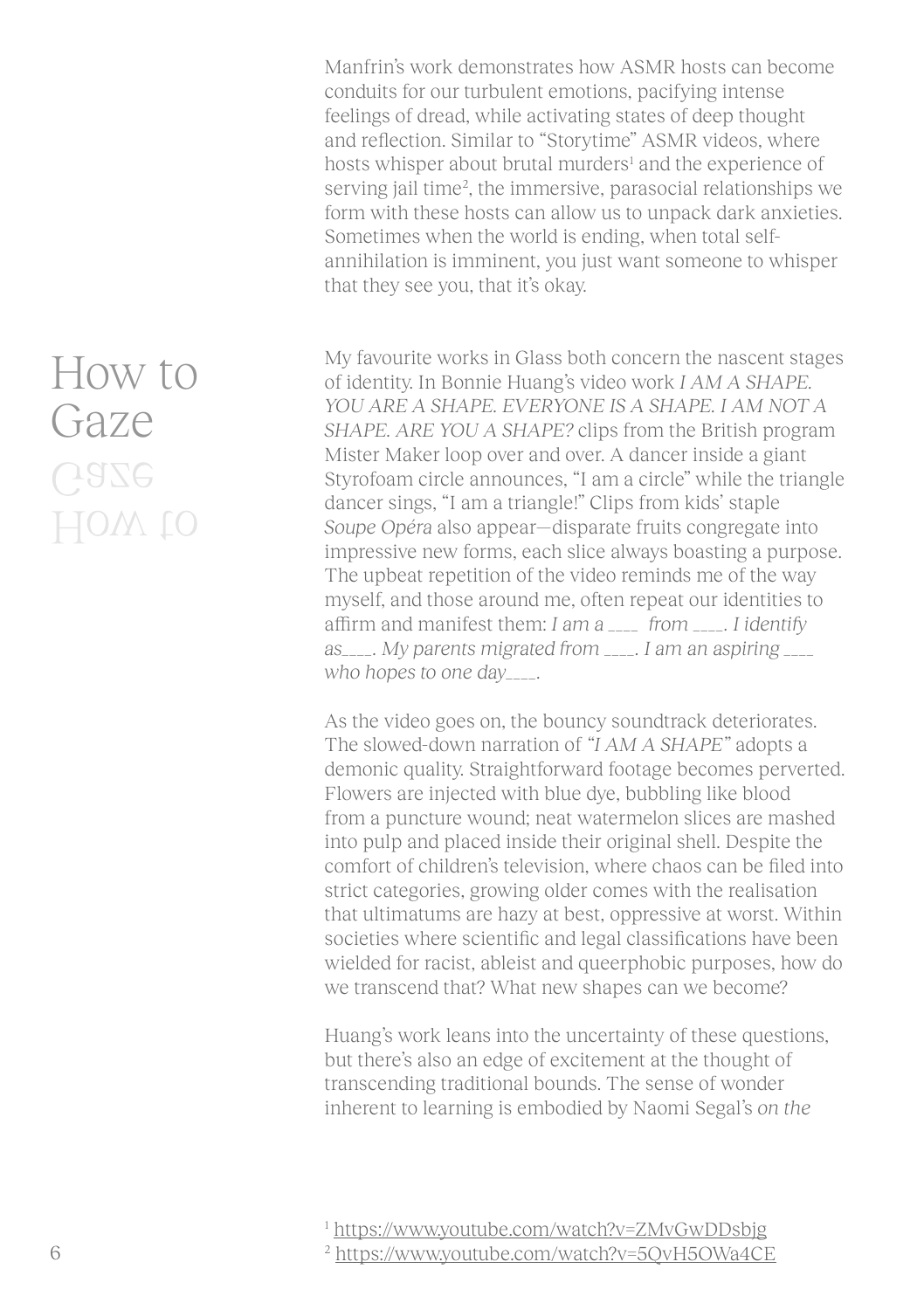*cusp of something*, a small shrine of found objects and mixed-media illustrations. In one drawing, a young figure crouches over a piece of paper, surrounded by extracts from queer literature, First Nations scholarship and selfhelp newsletters. A quote by Julietta Singh is highlighted: "vulnerable reading as an open, continuous practice that resists foreclosures by remaining unremittingly susceptible to new world configurations." Another by Renee Gladman: "flooded with sensations of a sexual nature." In another sequential drawing, the figure wanders down a grassy slope, wading into a body of water. Pinpricks of warm light explode over the surface, floating between the reeds. Segal masterfully captures the wellspring of emotion that comes with reading—particularly for queer readers whose first brush with desire may be discovered between the pages of a book, words that declare oft-silenced feelings. These sacred gems of self-recognition are personified by the nostalgic knick-knacks that decorate the shrine: a rubber ball full of plastic stars, a crystal held in an oyster shell, a rock that could've been found by a lakeside.

As the ink figure in Segal's drawings is transported to sublime new places—the lake, a dream of mist and sky—I remembered days of childhood reading in my suburban bedroom. It would be several years until I would first swim in the sea, but reading made me feel as if I already sliced through an ocean current, had my heart broken, experienced terrifying surges of fear and tenderness. Like all people grappling with who they are, and who they are becoming, I felt on the cusp of something new.